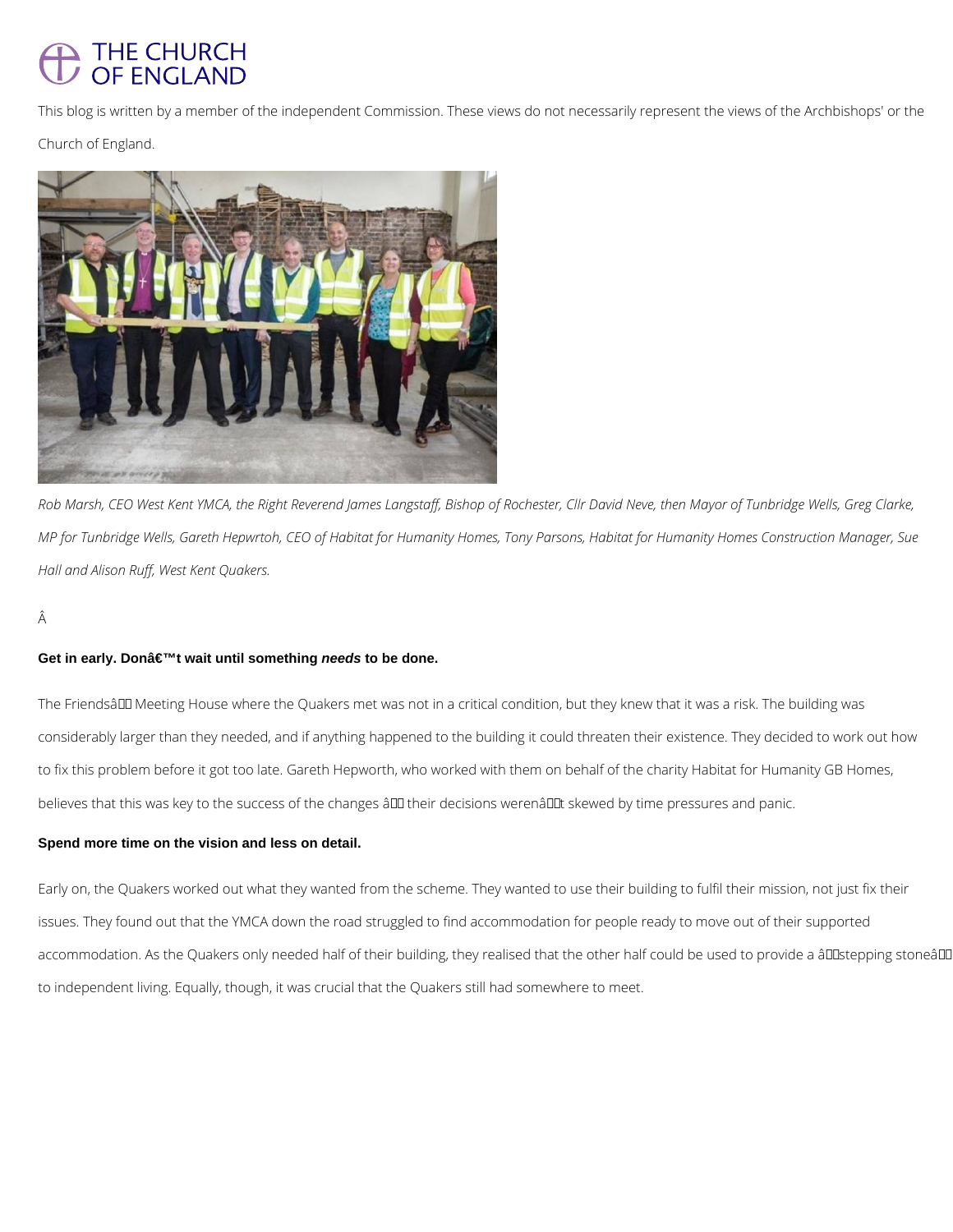Gareth explains that being clear about their vision helped them to overcome challenges along the way. Various options fell through, and a design was created that was stunning but unaffordable. By referring back to their vision, they werenâllat swayed or disheartened by these distractions. Some churches spend so much time discussing the colour of the carpets that the original vision for the scheme gets lost and the outcome is muddled.

## You should have a †pullâ€<sup>™</sup> factor as well as a †pushâ€<sup>™</sup>.

The other thing which got them through was that they were being motivated by more than simply surviving. The fact that the project would give them a new area of mission meant that they were committed to getting it through. This pull can be anything from an upgraded worship space, a new missional opportunity, or some additional income for the church, but it should be there.

## **Make use of your congregation's skills and networks**

One of the Quakers had been a local planning officer, so was able to rally support for the project, particularly in the council. Your church may not have anyone with property experience, but fundraising, finances, admin and project management skills are just as valuable. While you can always get external help in, the more you can contribute as a team, the more control you have over the direction.

#### Itâ€<sup>™</sup>II be worth it.

Thanks to the Quakersâll proactive work, nine young people who had formerly been homeless have a place to stay, in three shared flats. Theyâll lire able to develop their independence while being a stoneâlDs throw from support if they need it. Holding down this tenancy can help them learn skills to enter into the mainstream housing market. And, as Gareth put it, itâlles âllegiven a Quaker meeting a futureâlle, while also âllefulfilling their missionâll.

- 1. Habitat for Humanity GB Homes, a charity, managed the development on behalf of the Quakers. In exchange for this, HfH got a 49-year lease of the building from West Kent Quakers, and they then sub-leased part of the building back to the local Quakers. This means that if any structural issues are found the Quakers are not at risk.
- 
- <sup>2.</sup> The YMCA are then engaged on a management contract to find tenants and provide informal support for the shared flats.
- 3. The rent is set at Local Housing Allowance (LHA) rates so that it is affordable for the tenants.
- <sup>4.</sup> Because LHA is only available to under 35s at a rate which allows for shared accommodation, not self-contained flats, it was not possible for
	- each person to be provided with their own place. However, the build was done in such a way as to allow for easy conversion if LHA was raised,

Right now, the way we view our buildings is changing, as a result of the pandemic. You may not *need* to do anything just yet, but it may be helpful to think about what you *could* do with your buildings. What new opportunities for your church could your buildings unlock?

#### **Notes:**

as the YMCA would like to provide people with their own space.